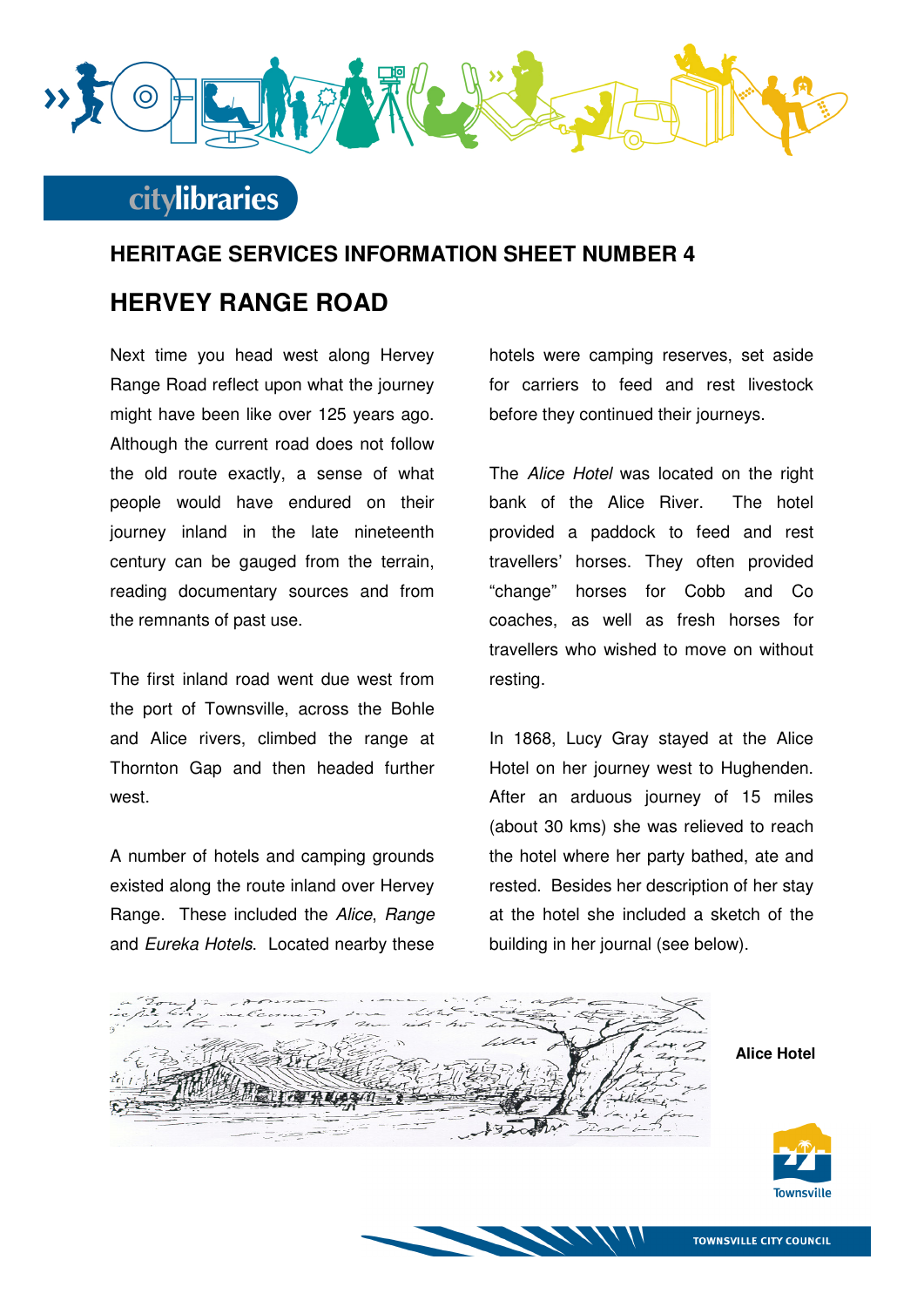

# **citylibraries**

The following day they continued their journey a further 15 miles to the foot of Hervey Range and the Range Hotel. It was built by James Mead in 1866 and had two sitting rooms and six bedrooms. It was described in 1878 as "very pleasantly situated. The proprietor has added to the natural beauty by planting some Leichhardt trees around the house which looks very graceful". The hotel closed in 1884. All that remains of the hotel are the Leichhardt trees and a small cemetery.

It took travellers nearly a day to climb the range to the Eureka Hotel. As Mrs Fulford indicated in her memoirs the climb in 1870 was extremely steep and rough and at times, dangerous.

#### She wrote

"I walked up carrying the child, taking my time and keeping in sight of the cart coming behind me. The horses could only pull the cart up a few yards at a time, on account of the steepness, and the black-boy had to carry stones to chock the wheels to keep the cart from going backwards each time. It was a very hot morning and by the time we reached the top of the range my husband was attacked by "fever and ague."

Teamsters often had to use two teams of horses or bullocks to haul wagons up the range.